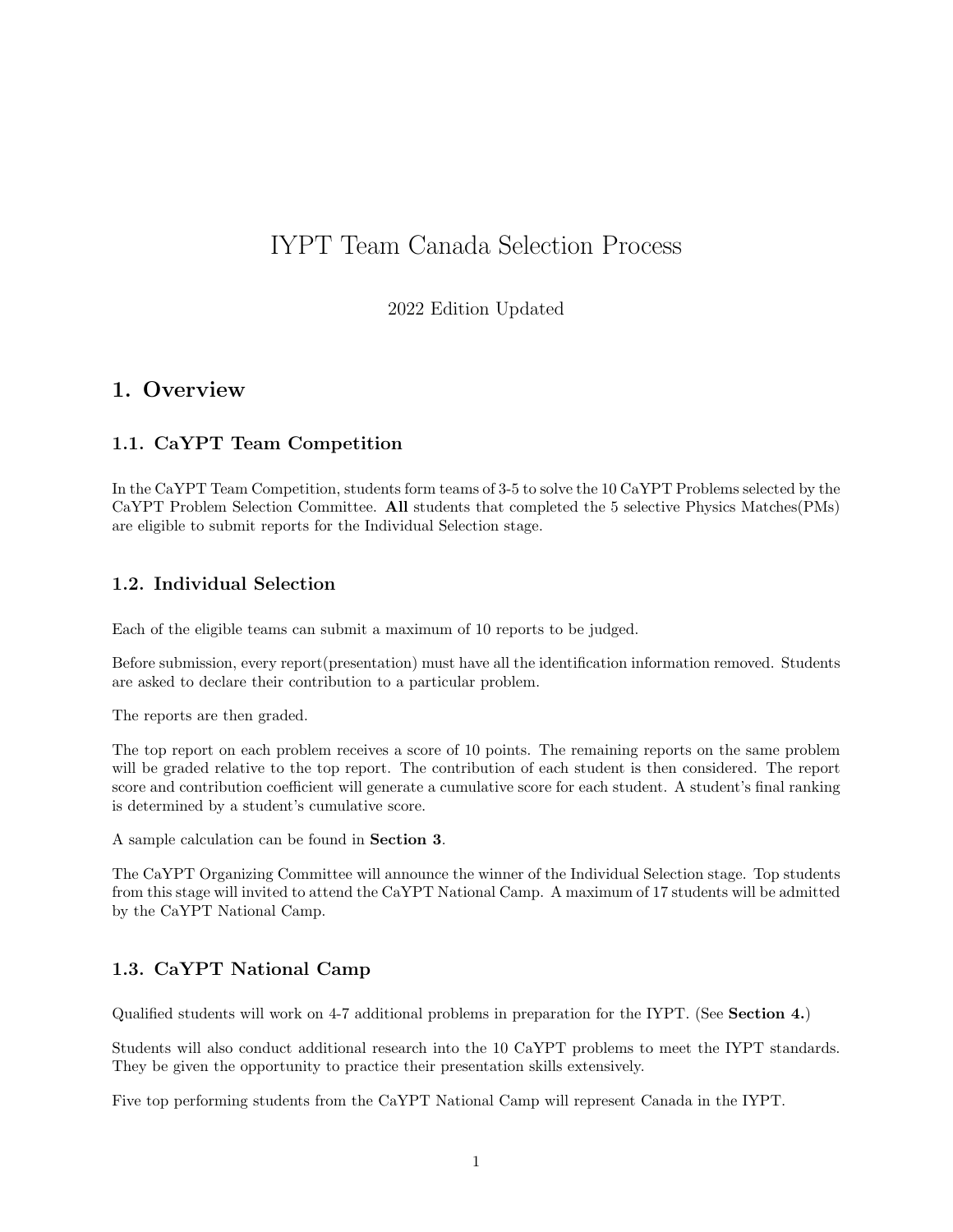# 2. Report Submission and Evaluation

### 2.1. Identification Information

Before submission, every report (presentation) must have all identification information removed. This includes, but is not limited to, school name, school logo, sponsor logo, and student name. The reports will be graded anonymously.

### 2.2. Report Submission Form

The reports will be submitted through a Google Form. In the form, every student will declare their contribution to a particular problem. One form submission is required for every report. Each team can submit one report per CaYPT Problem.

A report may include contribution from students of different teams. This is to account for the extensive collaboration between teams from the same school. Each student will receive credit from one report of a particular problem. For calculation details see Section 3..

### 2.3. Contributors

All contributors must be included in the form. This also include students who are not participating in the Individual Selection stage. The contribution of each collaborator must be clearly stated.

Contribution declaration will be confirmed with all contributors after the report submission stage.

#### Contribution Category (18 in total):

- A. Reference Searching
- B. Reproduction of the Phenomenon
- C. Design of Preliminary Experiment (e.g. constant measurement)
- D. Theoretical Derivation for Preliminary Experiment
- E. Construction of Preliminary Experiment
- F. Preliminary Experiment Data Collection
- G. Preliminary Experiment Data Analysis
- H. Analytical Derivation of Theoretical Model
- I. Computational/Numerical Solution of Theoretical Model
- J. Design of Main Experiment
- K. Construction of Main Experiment
- L. Calibration/Testing of Instrumentation
- M. Main Experiment Data Collection
- N. Development of Data Analysis Techniques (i.e. data processing algorithm and protocol)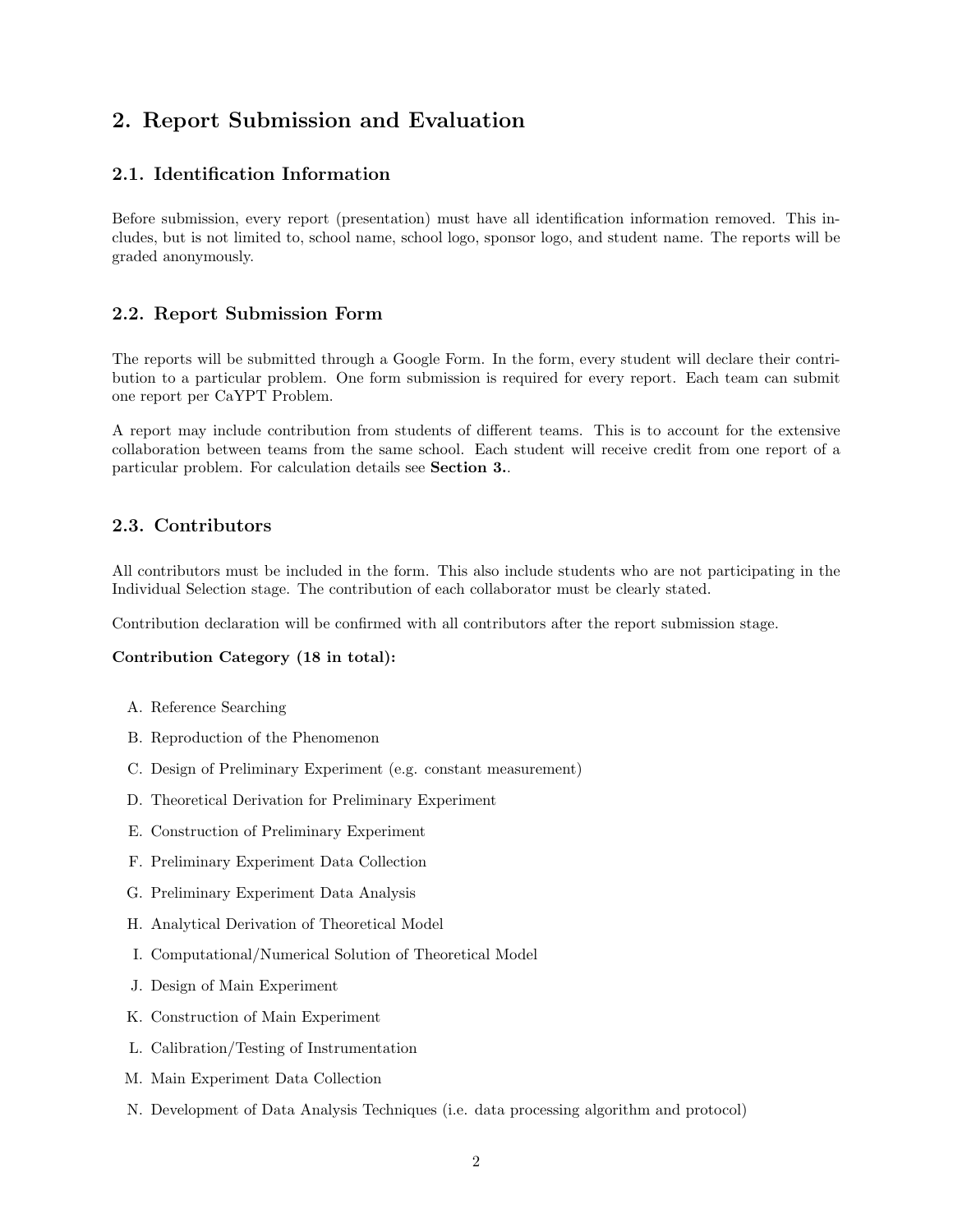- O. Main Experiment Data Analysis
- P. Presentation Slide Making
- Q. Graphs in Presentation
- R. Media and Animation in Presentation (e.g. photo/video editing, 3D rendering etc.)

All 18 Contribution Categories are weighted equally.

For each of the Contribution Categories, if there is one contributor, write his/her name.

If instead there are multiple contributors, please follow the following format:

Name  $1 (70/100)$ , Name  $2 (20/100)$ , Name  $3 (10/100)$ . Where  $(-/100)$  indicates the **Relative Contribution** of each contributor.

Students should reach a consensus with their collaborators regarding the Relative Contributions. Each student should keep a record of their Relative Contribution to each problem and should verify after the ranking breakdown is made public.

In case of a dispute, an investigation will be initiated by the CaYPT Committee. If a student is found to have intentionally misreported another student's Relative Contributions, disciplinary actions will be taken. Such an offence will result in one's disqualification from the current Individual Selection process and may result in one's permanent disqualification from future CaYPT competitions.

### 2.4. Academic Integrity

Academic integrity is an important matter and should be taken seriously. Possible academic integrity offences include plagiarism and falsification.

#### Plagiarism may include but is not limited to:

- A. Inadequate citations
- B. Submitting reports made in whole or in part by someone else as your own
- C. Buying or selling any part of the report

#### Falsification may include but is not limited to:

- A. Fabricating data
- B. Altering data to match expectations

### Sanctions for committing an academic integrity offence may include one or multiple of the following:

- A. Disqualification from the current Individual Selection process
- B. Limited disqualification from future CaYPT competitions
- C. Permanent disqualification from future CaYPT competitions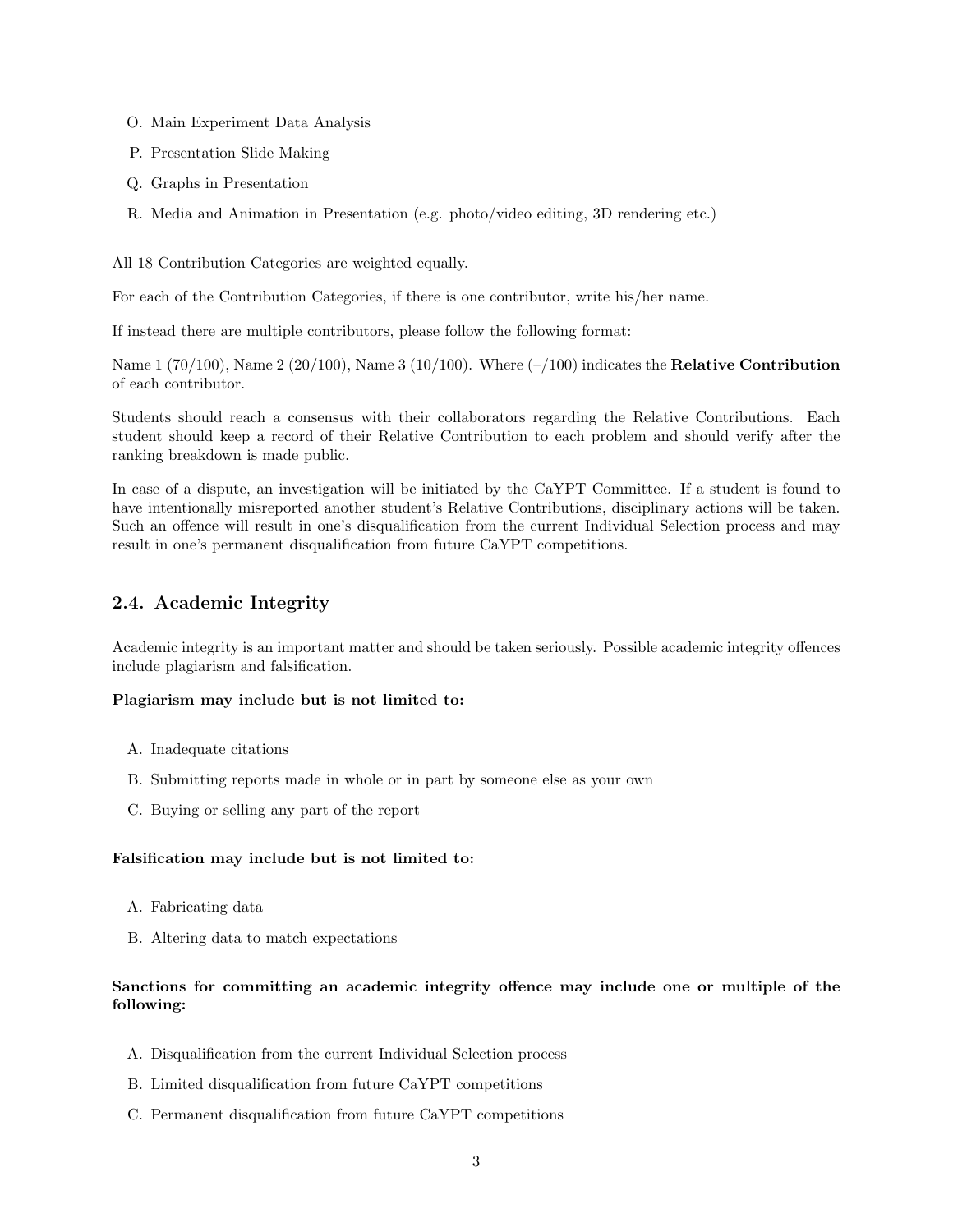- D. Letter to team leader about the incident
- E. Letter to school about the incident

All sanctions related to academic integrity will be determined by a disciplinary committee consisting of four CaYPT Committee members and one independent advisor with a degree in physics.

### 3. Ranking Calculation

#### 3.1. Definition of Parameters

Report Score (rs): Best report on a problem gets 10. Other reports graded relative to the best report. One Report Score given per report submitted. [0,10]

Relative Contribution (rc): Contribution of a student in a Contribution Category for one CaYPT problem. [0,100]

Contribution Coefficient (c): Sum of a student's Relative Contributions(rc) for one CaYPT Problem normalized. [0,1] **Student Score (s):** Product of Contribution Coefficient and Report Score for each CaYPT Problem summed overall problems. [0,100]

### 3.2. Formula

Contribution Coefficient(c)

$$
c = \frac{1}{1800} \sum_{n=1}^{18} r c_n \tag{1}
$$

where  $rc_n$  represents the Relative Contribution (rc) of a student in the  $n = 18$  Contribution Categories.

Student Score (s)

$$
s = \sum_{i=[A,J]} \max\{(rs_i)(c_i)\}\tag{2}
$$

If a student contributed to multiple submission of the same report the maximum of the product of the rs and c for the report is used in the calculation. This means that a student can only receive credit once for one report. The summation over the index  $i$  indicates summation over all the problems that the student contributed to.

In case of a tie, the student who contributed to more rarer problems is ranked on top. The Rareness of a problem is determined by the number of report submissions received. To compute the Rareness of a student's set of problems, the Rareness of a student's contributed problems is averaged.

#### 3.3. Calculated Example

Jim is a student of CaYPT 202X. He did CaYPT 202X Problem A and J. He is in a school with two teams team Alpha and team Beta. He is part of team Alpha and he helped team Beta with their version of the Problem A report.

The relative contributions are as follows: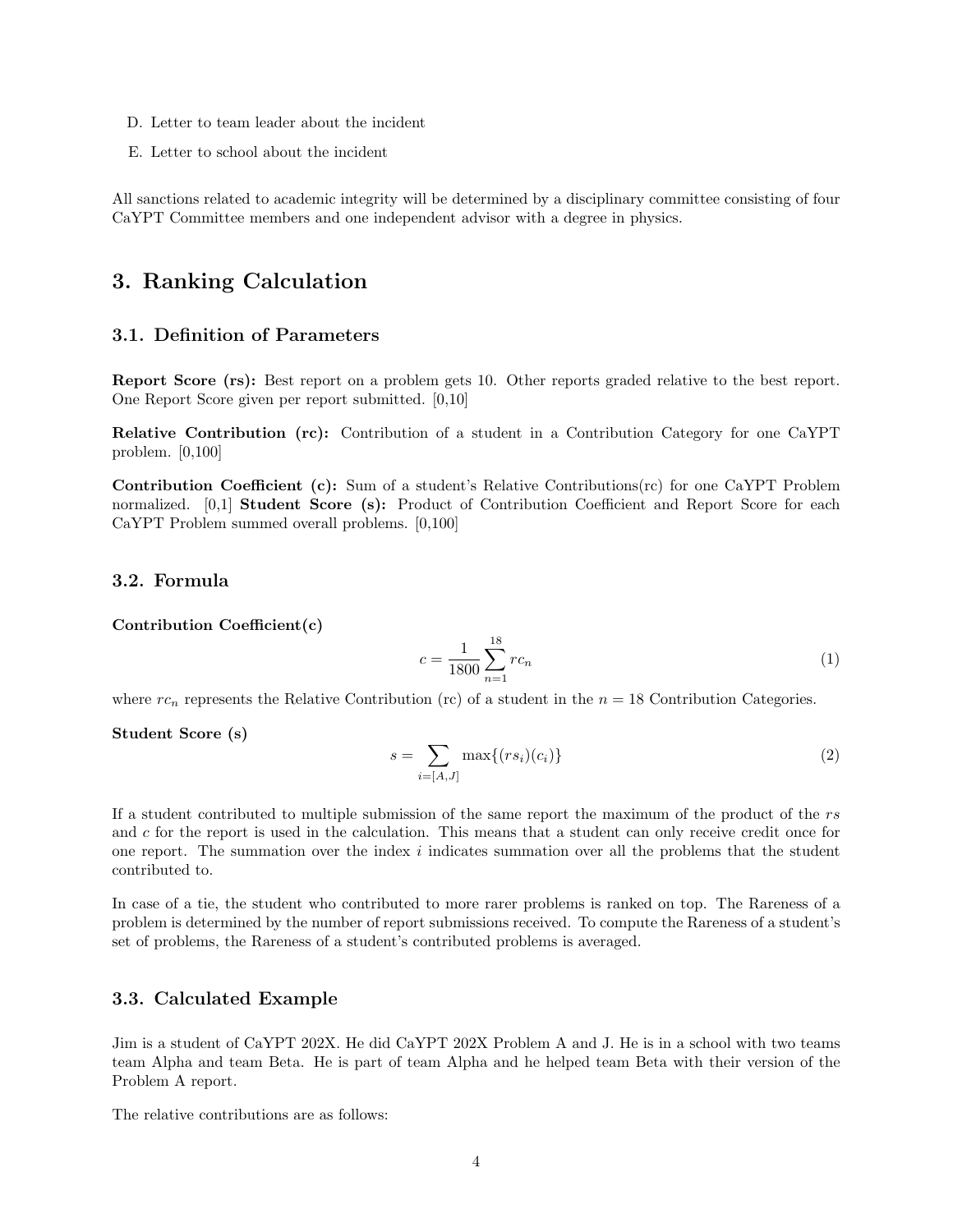Problem A (Team Alpha):

$$
c_{A_{\alpha}} = \frac{1}{1800} \sum_{n=1}^{18} rc_n = \frac{1200}{1800}
$$
\n(3)

Problem A (Team Beta):

$$
c_{A_{\beta}} = \frac{1}{1800} \sum_{n=1}^{18} rc_n = \frac{900}{1800}
$$
 (4)

Problem J (Team Alpha):

$$
c_J = \frac{1}{1800} \sum_{n=1}^{18} rc_n = \frac{1500}{1800}
$$
\n
$$
(5)
$$

After the reports are graded. The Team Alpha version of Problem A received a (normalized) score of 8. The Team Beta version of Problem A received a (normalized) score of 5. Problem J received a score of 7.

Now we compute Jim's Student Score (s). There are two version of Problem A. We compute the product of the *rs* and *c* and take the max.

The Team Alpha version is  $\frac{1200}{1800}(8) = 5.3333$ 

The Team Beta version is  $\frac{900}{1800}(5) = 2.5000$ 

So we take the Team Alpha version for future calculations.

For problem J, we get that  $\frac{1500}{1800}(5) = 4.1667$ 

Thus computing Jim's Student Score (s) we get that

$$
s = 5.3333 + 4.1667 = 9.5\tag{6}
$$

All calculations are exact. Rounding made for display purposes only.

### 4. National Camp

### 4.1. Date and Location

The National Camp will run from the beginning of May to the end of June. The exact date will vary from year to year. Students will work in a student-run lab space of one of our generous sponsors. The lab is located in the Greater Toronto Area.

Students from outside of the GTA will work remotely under the supervision of the CaYPT National Camp supervisor and local supervisors. Tasks wil focus on theoretical and computational investigation of the problems. If the student wishes to perform experiments, he/she must own local supervisor before participating in the National Camp training. The CaYPT committee could offer additional financial support for experimental projects by non GTA-based students.

#### 4.2. Workload Expectations

Admitted students will work on 4-7 additional problems to prepare for the IYPT.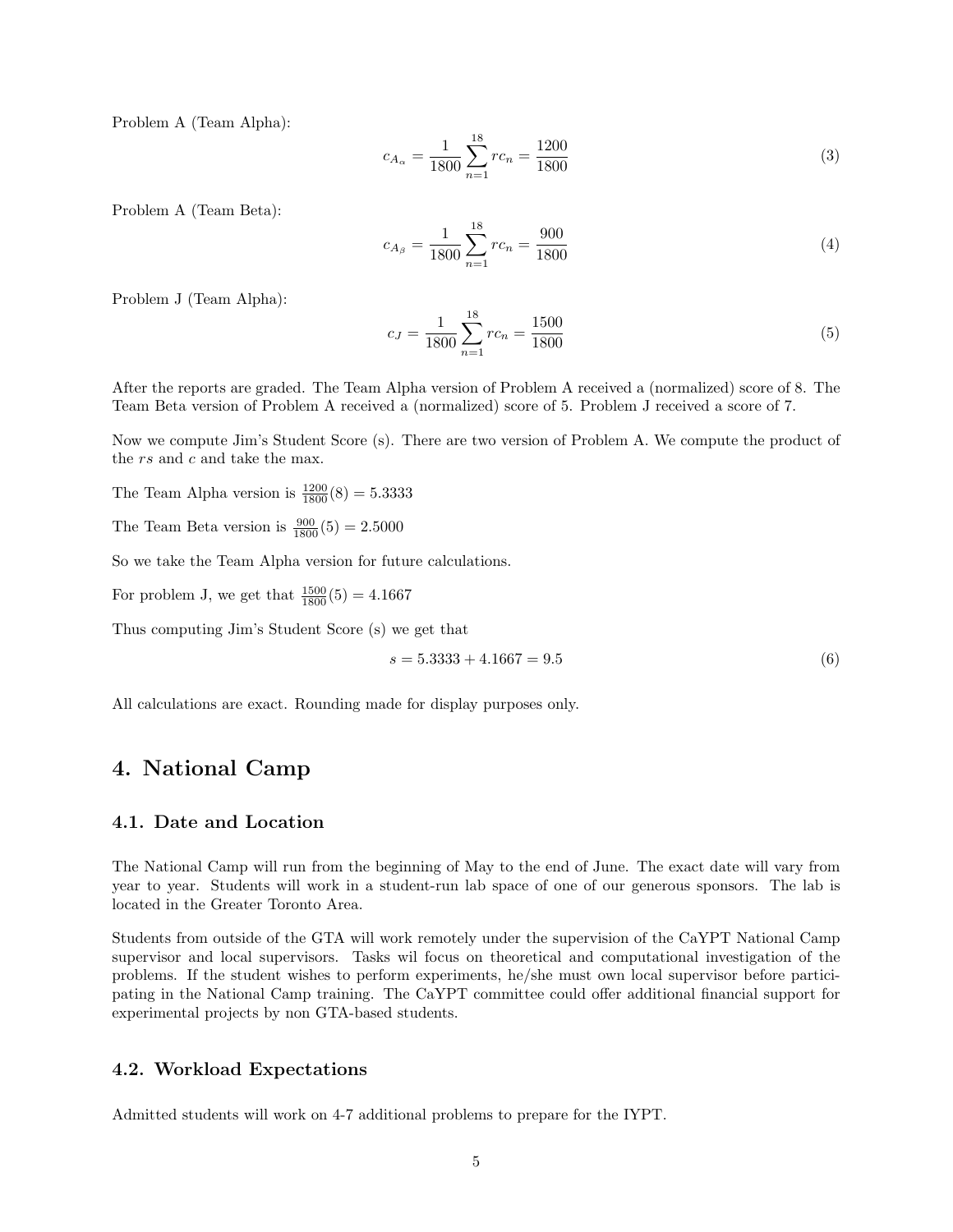Students in the national camp will be coached by IYPT team leader/ juror and past IYPT participants during this final preparation stage. Students will also refine their completed problems to meet international standards.

Students will attend 2 weekly meetings each approximately 2 hours in length and spend a minimum of 12 hours per week doing lab work. They will also be given the opportunity to practice their presentation skills extensively.

Each CaYPT National Camp Member will be asked to keep a detailed record of their work. Near or after the end of the training, student will be asked to contribute to the CaYPT SOP Project.

### 4.3. Material Fee

Each student that participates in the CaYPT National Camp will pay a material fee of approximately \$880 to fund the completion of the IYPT problems and the operation of the camp. All camp supervisors are volunteers, The material fee will not go towards personnel costs. The material fee can be paid to STEM Fellowship as a charitable donation. A receipt will be provided on request and can be used for tax purposes.

The material fee is proposed by the supervisors of the National Camp and approved by the CaYPT Committee.

The material fee may be used for the following purposes:

- A. Purchasing materials needed to complete the IYPT problems
- B. Purchasing tools and equipment used in the National Camp
- C. Paying for software or subscription-based services need to complete the IYPT problems
- D. Paying for services offered by a third party. This may include but is not limited to:
	- (a) Engineering design
	- (b) Manufacturing
	- (c) Custom software development
- E. Purchasing books, scholarly articles or academic journal subscriptions
- F. Improving the information and computational infrastructure of the laboratory
- G. Improving the living and working condition of the laboratory

Usage of the material fee for additional purposes must be approved by the CaYPT Committee. A detailed financial record of the CaYPT National Camp will be kept and may be released by request.

### 4.4. Location Considerations

Qualified students who are not in the Greater Toronto Area are still required to pay the material fee. The student will be given an allowance to purchase material, equipment, services locally.

After the conclusion of CaYPT National Camp, the purchased equipment and material can be managed in one of two ways: